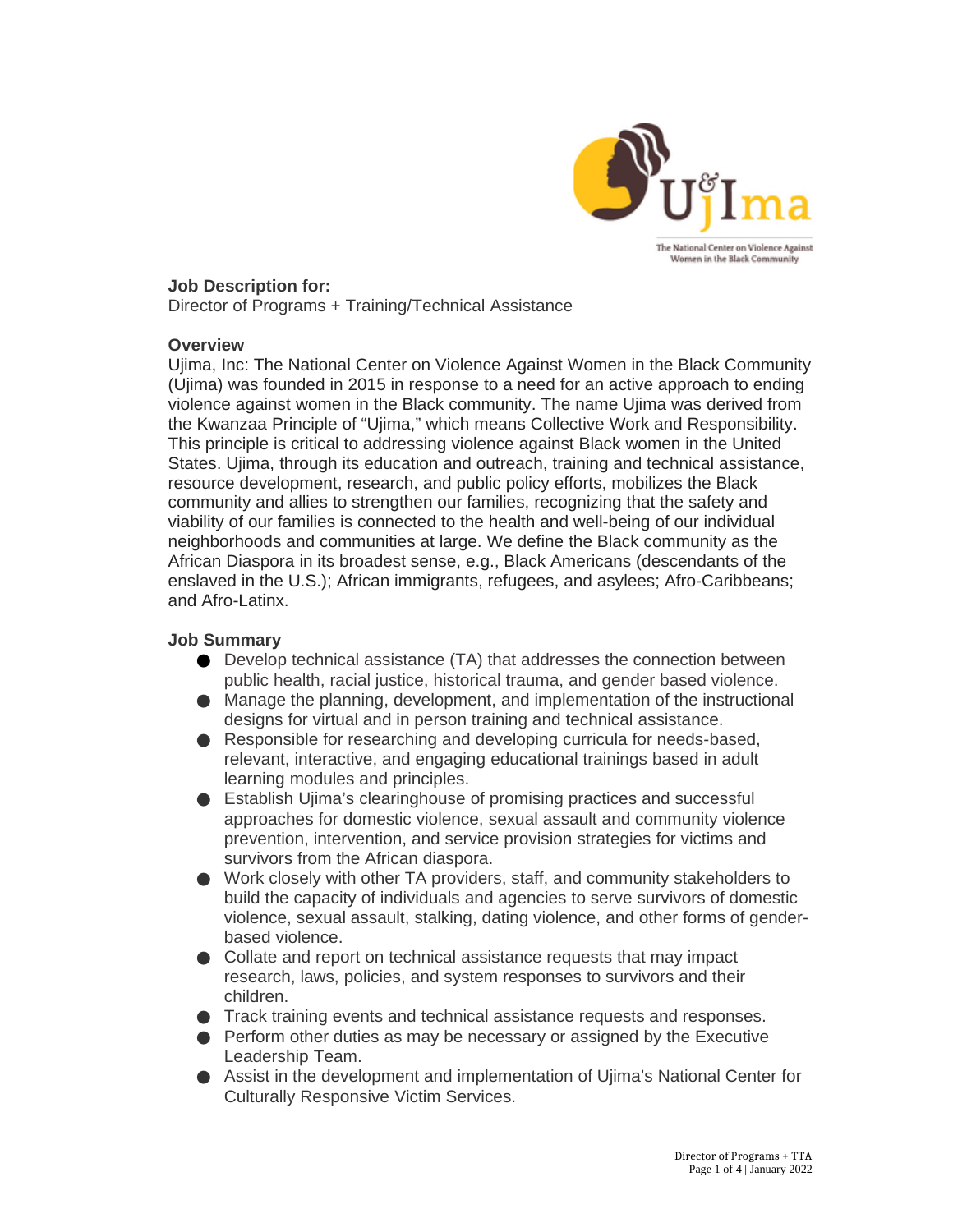**Roles and Responsibilities:**

Technical Assistance and Resource Development

- Articulate the impact of historical trauma on the experiences of and helpseeking strategies of Black survivors.
- Develop training and technical assistance programming that strengthens resources.
- $\bullet$  Leverage experience in the field and understanding of domestic violence, sexual assault, and community violence technical assistance and training.
- Utilize national networks and conduct literature searches and research reviews to discover promising practices and emerging issues, to provide information to multiple stakeholders in the field including other violenceagainst-women experts.
- Provide expertise and project-specific technical assistance via phone, e-mail, and in-person. Respond to information requests from the general public and Ujima, Inc. stakeholders and partners.
- Create and present trainings, workshops, and webinars on a broad array of issues and topics related to violence against Black women. Facilitate teleconferences and webinars on the project.
- Utilize social media strategies and marketing of training and technical assistance events.
- Create content-specific materials (such as fact sheets or briefs) for distribution in the field on issues violence against women and related issues, as needed; and work with researchers and writers to develop content specific materials.
- Build, lead and contribute to the body of investigative knowledge and research related to the prevention of domestic violence, sexual violence, and community violence in the Black community.
- Provide training and educational events and forums that contribute to understanding and knowledge about culturally competent and specific, trauma informed, and evidence/practice-based activities that prevent domestic violence victims in racial and ethnic communities.
- Support the coordination of the Culturally Specific Resource Centers technical assistance providers as they partner and collaborate with the other national technical assistance providers, evaluators, and government sponsors.
- Promote community engagement and organizing within racial and ethnic communities and with and between formal and informal systems that enhance strong site-based collaborations and partnerships.

## Project Management

- Collaborate with staff to develop project objectives and timelines and ensure all deliverables are met.
- Generate and collect qualitative and quantitative data on project activities and write and submit project narratives and progress reports for HHS.
- Manage relationships with Ujima's national consultants to ensure timely and accurate completion of project work, as well as contracts and administrative processes.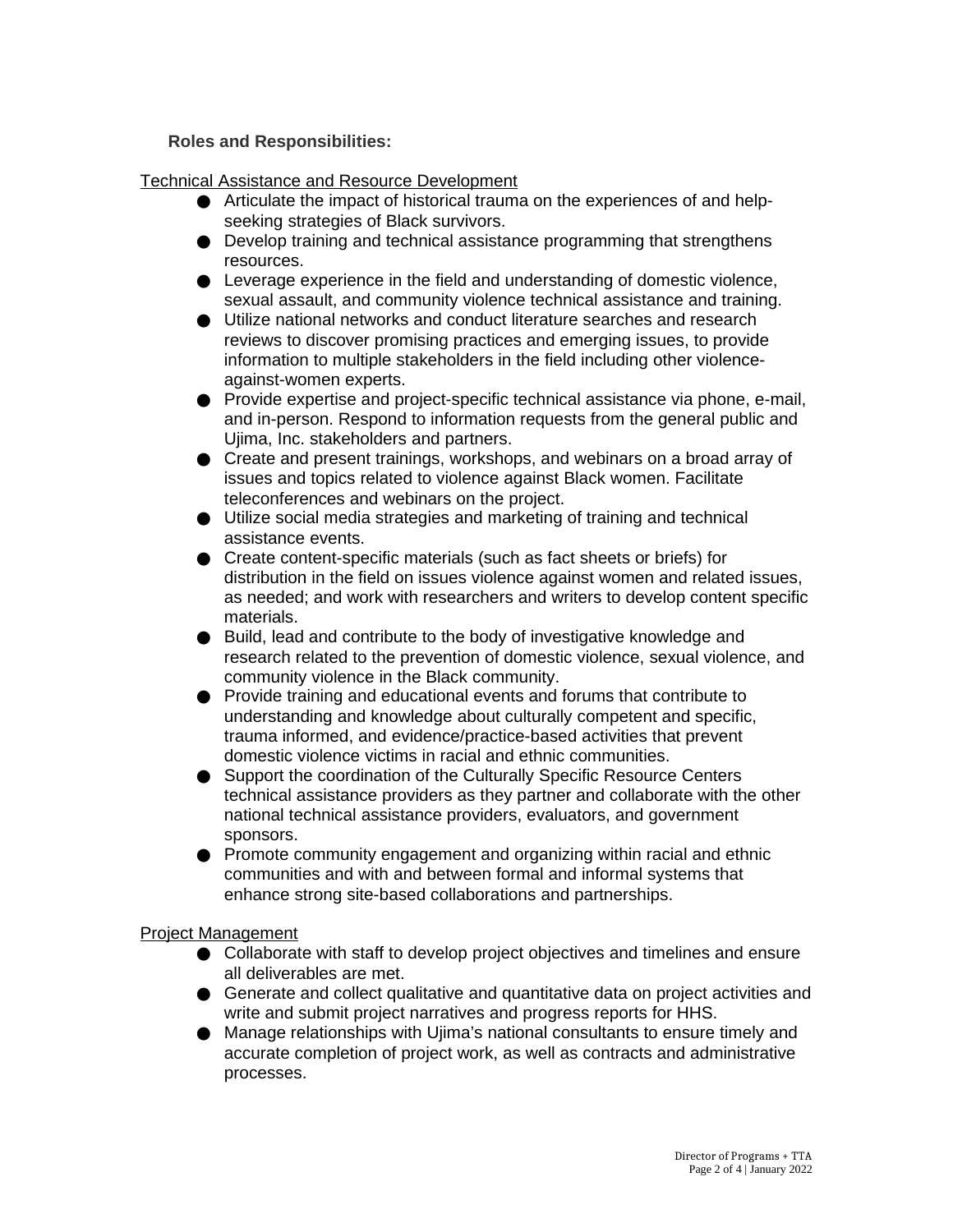● Oversee the daily operation of special initiatives, training and technical assistance, and the National Center for Culturally Responsive Victim Services.

# **Qualifications:**

- Must have a Bachelor's Degree and at least ten years of experience in advocacy related to domestic violence, sexual violence, stalking, other forms of gender and community violence, racial equity, and/or social justice in the Black community in the U.S. and Territories.
- Five years of supervisory experience.
- Independent and creative thinker who inspires and manifests trust within the organization and beyond.
- Influencer in the gender-based violence field with extensive content expertise.
- Bilingual in Spanish and English *preferred*, but not required.
- Knowledge of legal and non-legal issues facing survivors of oppression based intimate partner violence.
- Demonstrated commitment to eradicating violence against women, gender violence, and/or intimate partner violence. Demonstrated commitment to the trauma informed, survivor-centered philosophy of Ujima.
- Demonstrated experience in developing outreach plans.
- Demonstrated experience in creating and conducting needs assessments.
- Have a working knowledge of victims compensation, eligibility, and state funding streams.
- Ability to manage multiple projects with overlapping deadlines.
- Ability to work independently as well as collaboratively in a small office setting.

## **Skills**

- Excellent oral and written communication skills which demonstrate a commitment to professionalism.
- Ability to manage multiple projects with overlapping deadlines.
- Ability to work independently as well as collaboratively in a small office setting.
- Ability to develop and maintain cooperative relationships with a diversity of individuals, organizations, and government agencies that support effective negotiation and networking necessary for advocacy with internal and external stakeholders.
- Strong presentation skills necessary for effectively training participants in the areas of advocacy and other policy areas.
- Excellent research skills.
- Knowledge of Microsoft Office Suite software, Adobe Acrobat, Google Workspace, Zoom, and virtual conference platforms.
- Creativity and a desire to approach things in new ways.
- Superior organization skills which allow for efficient work flow and effective management of multiple concurrent projects.
- High level of independence and initiative.
- **Strong team and coalition building skills.**